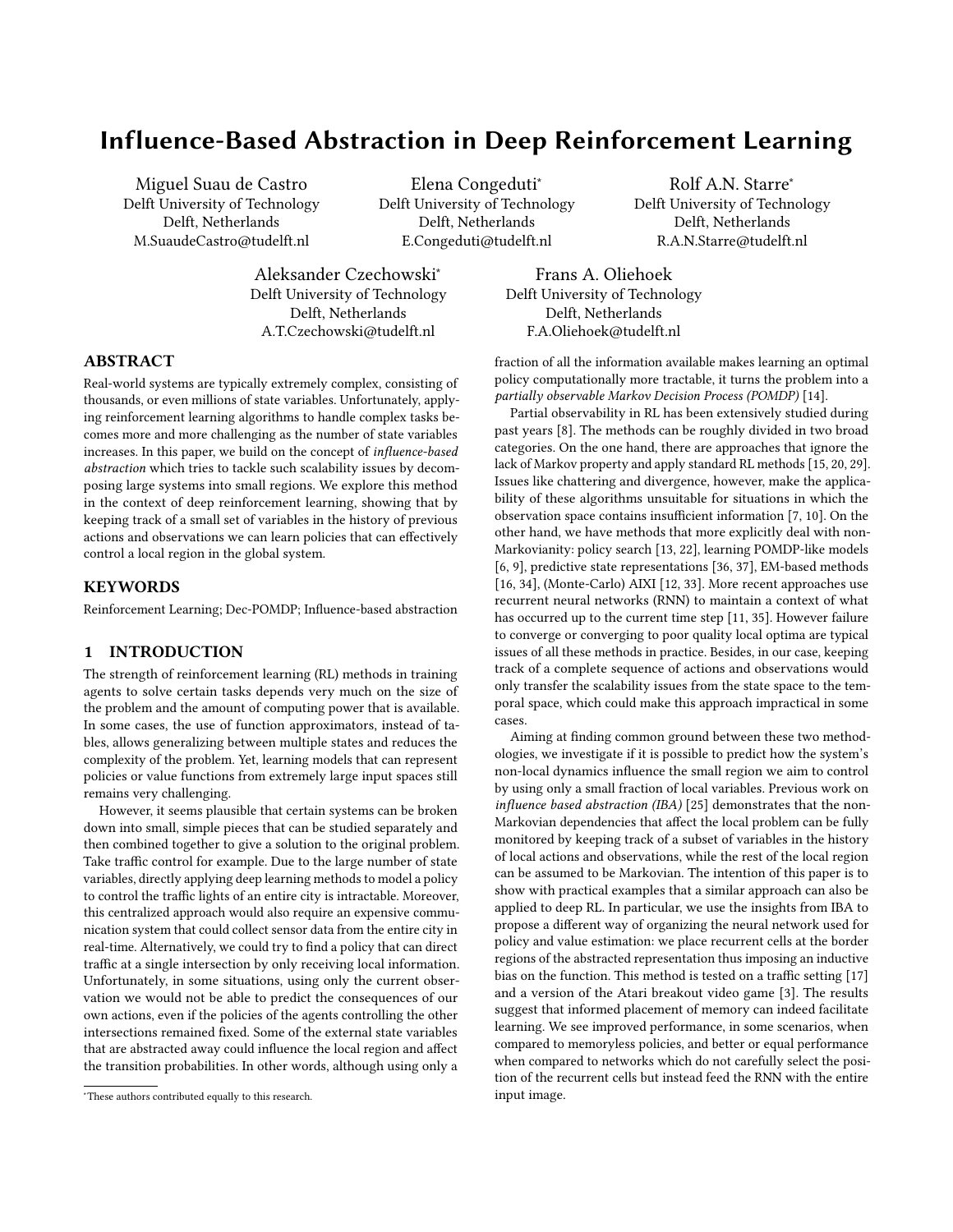This paper is organized as follows. First, we present a simple traffic example that we will use to clarify some of the ideas that are discussed throughout the paper. Then we briefly outline the concepts of POMDP and IBA which are the basis of our work. In section 4 we explain how to adapt IBA to deep RL and describe the Influence network structure that we use in our experiments. Finally, we discuss the results and set the direction of future work.

<span id="page-1-0"></span>

Figure 1: The local state of intersection A might depend in non-trivial ways on its past.

# 2 EXAMPLE SCENARIO

Figure [1](#page-1-0) shows a small traffic network with three intersections. The task consists of optimizing the flow of vehicles at intersection A. The agent can only access the local region delimited by the red circle. Variables denoted by  $x$  correspond to state features that are local to the agent while  $y$  is assigned to those that are external and therefore, not part of the agent's input space. These variables determine the traffic density at each of the road segments.

The intuition is that a memoryless agent controlling the traffic lights in A could make instantaneous decisions based on the cars that happen to be inside the red circle at the current time step. Yet, if this same agent could also memorize the number of cars that had left the intersection in the direction of B or C, it could use this extra information to estimate a possible increase in the incoming traffic at the local region. For instance, if the traffic density at the road segment that connects A and B increases, the lights at B could switch to green and let the vehicles coming from A continue straight and leave the intersection. This would, in turn, reduce the amount of traffic going from B to C, which could make C send more vehicles towards A.

# 3 BACKGROUND

In this section we introduce the required background on which we build in the remainder of the paper. This consists of a concise overview of some of the formal frameworks for decision making under uncertainty, and the concept of influence-based abstraction.

#### 3.1 Decision Making Frameworks

The main focus of this paper will be on partially observable single agent problems. However, we envision that these would typically be embedded in a multi-agent context. For instance, in a large traffic control problem, we would want to learn a local best response to the policies used at the other intersections. To clarify the embedding of a single decision maker in a multi-agent scenario, we introduce the more general Dec-POMDP framework [\[24\]](#page-7-22).

Definition 3.1 (Dec-POMDP). A Dec-POMDP is a tuple  $M =$  $\langle n, S, A, T, R, \Omega, O, h, b^0 \rangle$  consisting of:

- a set of *n* agents;
- $\bullet\,$  S is the (finite) state space;
- $A = A_1 \times \cdots \times A_n$  is the space of joint actions  $a = (a_1, \ldots, a_n)$ , where  $A_i$  is the set of actions for agent *i*;<br> $T$  is the transition probability function
- T is the transition probability function,  $T(s_t, a_t, s_{t+1}) = Pr(s_t|a_t, s_{t+1})$ . That is the probability of  $s_{t+1}$  being the next *I* is the transition probability function,  $I(s_t, a_t, s_{t+1}) = Pr(s_t|a_t, s_{t+1})$ . That is, the probability of  $s_{t+1}$  being the next state given that the joint action *a*, is taken in state s. state given that the joint action  $a_t$  is taken in state  $s_t$ ;<br> $B(s, a_t)$  is the immediate reward function received by
- $R(s_t, a_t)$  is the immediate reward function received by every agent for taking the joint action  $a_t$  in state surface. agent for taking the joint action  $a_t$  in state  $s_t$ ;<br>  $Q = Q_1 \times \ldots \times Q_n$  is the set of the joint observed.
- $\Omega = \Omega_1 \times \cdots \times \Omega_n$  is the set of the joint observations  $o =$  $(o_1, \ldots, o_n)$ , where  $\Omega_i$  is the set of observation for agent *i*;<br>O is the observation probability function which specifies
- $\bullet$  O is the observation probability function which specifies  $O(a_t, s_{t+1}, o_{t+1}) = Pr(o_{t+1} | a_t, s_{t+1})$ , the probability of re-<br>causing a joint observation  $o_t$ , ofter taking the joint action ceiving a joint observation  $o_{t+1}$  after taking the joint action  $a_t$  and ending up in state  $s_{t+1}$ ;
- $\bullet$  *h* is the horizon;
- $b^0$  is the initial state distribution;

Given a full Dec-POMDP model, the task consists of finding the set of policies  $\pi_1, \ldots, \pi_n$  that maximizes the expected discounted sum of rewards [\[31\]](#page-7-23). Since each of the  $n$  agents receives only a partial observation of the true state s, a policy that is based only on the most recent information would be sub-optimal. Agents are required to keep track of their past experiences to make the right action choices. Policies are therefore mappings from the history of individual observations to actions.

A convenient way of representing the states in a Dec-POMDP is by using a set of state variables, often called factors:

Definition 3.2 (factored Dec-POMDP). A factored Dec-POMDP is a Dec-POMDP whose state space  $S$  is the product of some state variables, or factors. That is, a state  $s = \langle x_1, ..., x_k \rangle$  is specified by<br>some number  $k$  of state variables  $Y$ ; which take values  $x_i$ . some number *k* of state variables  $X_i$  which take values  $x_i$ .

In the traffic scenario in figure [1,](#page-1-0) a state is fully specified by a set of variables that measure the traffic density at each of the road segments. We use  $x$  for factors that belong to an agent's local observation space and  $y$  to denote external state variables. In the next section, we show how using this representation we can more closely study how transition, observation and reward functions affect our system by focusing on how the different factors are influenced by each other.

As mentioned before, we will focus on single agent scenarios. Given a Dec-POMDP  $M$  and a set of fixed policies  $\pi_{-i}$  for all the agents except agent i, we can treat them as part of the environment dynamics and define a POMDP for agent i's decision making problem [\[21\]](#page-7-24):

Definition 3.3 (POMDP). A POMDP is a Dec-POMDP with  $n = 1$ decision making agents.

In this setting, agent i's policy can be represented as a function that takes as input the belief  $b(s)$  over the possible states s and outputs the action to be taken.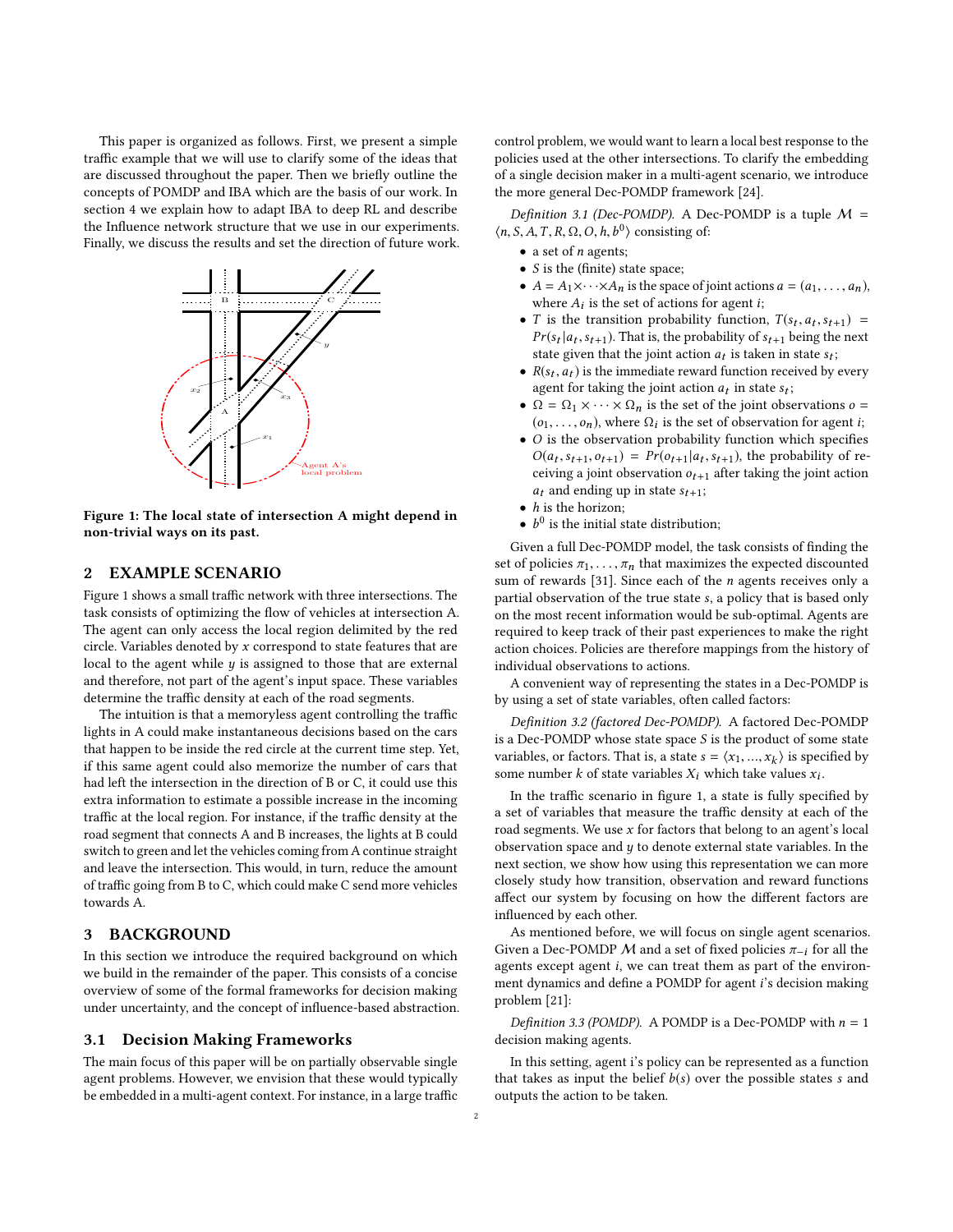<span id="page-2-1"></span>

Figure 2: Simplified representation of the traffic example as a DBN unrolled over time. We use  $x$  for factors that belong to the agent's local observation and  $y$  to denote external state variables. The arrows reveal the dependencies between the factors shown in the diagram. For simplicity, some of the external state variables as well as the actions taken at intersection B are omitted from the Bayesian network.

Definition 3.4 (Belief). A belief of an agent in a POMDP is a probablity distribution over states:

$$
b_t(s_t) = Pr(s_t|o_t, a_{t-1}, ..., o_1, a_0).
$$
 (3.1)

After taking an action and receiving a new observation, the belief state can be sequentially updated using Bayes' rule:

<span id="page-2-0"></span>
$$
b_{t+1}(s_{t+1}) = \frac{1}{\eta} \sum_{s_t} T(s_t, a_t, s_{t+1}) O(a_t, s_{t+1}, o_{t+1}) b_t(s_t), \quad (3.2)
$$

where  $\eta$  is a normalization constant,

$$
\eta = \sum_{s_t} T(s_t, a_t, s_{t+1}) \sum_{o_{t+1}} O(a_t, s_{t+1}, o_{t+1}) b_t(s_t). \tag{3.3}
$$

We can apply the update formula to maintain a belief over the states and try to obtain a policy that can map from beliefs to actions.

Finding the exact solution of the POMPD is equivalent to computing a best response to the set of fixed policies  $\pi_{-i}$  in the multi-agent context. Note that the variable  $a_i$  in 3.2 refers only to the action context. Note that the variable  $a_t$  in [3.2](#page-2-0) refers only to the action<br>taken by a single agent, while the other agents' actions are given by taken by a single agent, while the other agents' actions are given by π−<sub>i</sub>. The reason why π−<sub>i</sub> does not appear in equation 3.2 is because<br>the policies are considered part of the environment dynamics and  $\pi_{-i}$ . The reason why  $\pi_{-i}$  does not appear in equation [3.2](#page-2-0) is because therefore modeled by  $T(s_t, a_t, s_{t+1})$  [\[1\]](#page-7-25).<br>The RI formulation however does not

The RL formulation, however, does not assume complete knowledge of the environment dynamics. We can only estimate observation and transition functions by interacting with the environment. This means that the exact belief cannot be computed. Instead, the agent needs to learn a representation that provides a Markovian signal to learn over, using the past history of actions and observations [\[18\]](#page-7-26).

In section 4 we explain how we try to solve the POMDP RL problem by applying spatial abstraction to simplify our local model.

Our intention is not to compare this solution with the one we could obtain if we had access to all the state factors since we consider that modeling the full set of variables present in our system is computationally intractable.

#### 3.2 Influence Based Abstraction

Here, we briefly describe the framework of influence-based abstraction, aiming at getting across the intuition and core concepts, for an extensive discussion see [\[25\]](#page-7-19).

Conceptually the idea of IBA is (1) build a smaller local model for one or a few agents given the policies of the others, then (2) compute an abstract representation of the influence exerted by the rest of the system on the local model, and finally (3) use this influence-augmented local model to compute a best response policy.

We will try to illustrate this using the traffic example in figure [1.](#page-1-0) As we already mentioned, the agent's local model consists of those features that lie within the red circle. These correspond to the nodes labeled with  $x$  in the dynamic Bayesian network [\[26\]](#page-7-27) depicted in figure [2](#page-2-1) where we unrolled 3 time steps. The arrows reveal some of the dependencies between variables. For instance, according to the diagram,  $x_2$  depends on the value of  $x_1$  and  $x_2$  at the previous time step. The network also shows how the local model is affected by the external variables y that are outside the agents observable region. The actions taken by each of agents at the intersections A and C are denoted by  $a_A$  and  $a_C$  respectively. For simplicity, some of the external state variables as well as the actions taken at intersection B are omitted from the Bayesian network.

By inspecting both figure [1](#page-1-0) and the Bayesian network [2](#page-2-1) we see that  $a_c$  influences  $x_3$  at the following time step via  $y$ . That is, the actions taken at intersection C will affect the traffic density at the road segment  $y$  which in turn will affect  $x_3$ . In particular, we say that  $y$  is an influence source for  $x_3$ , which is called influence destination.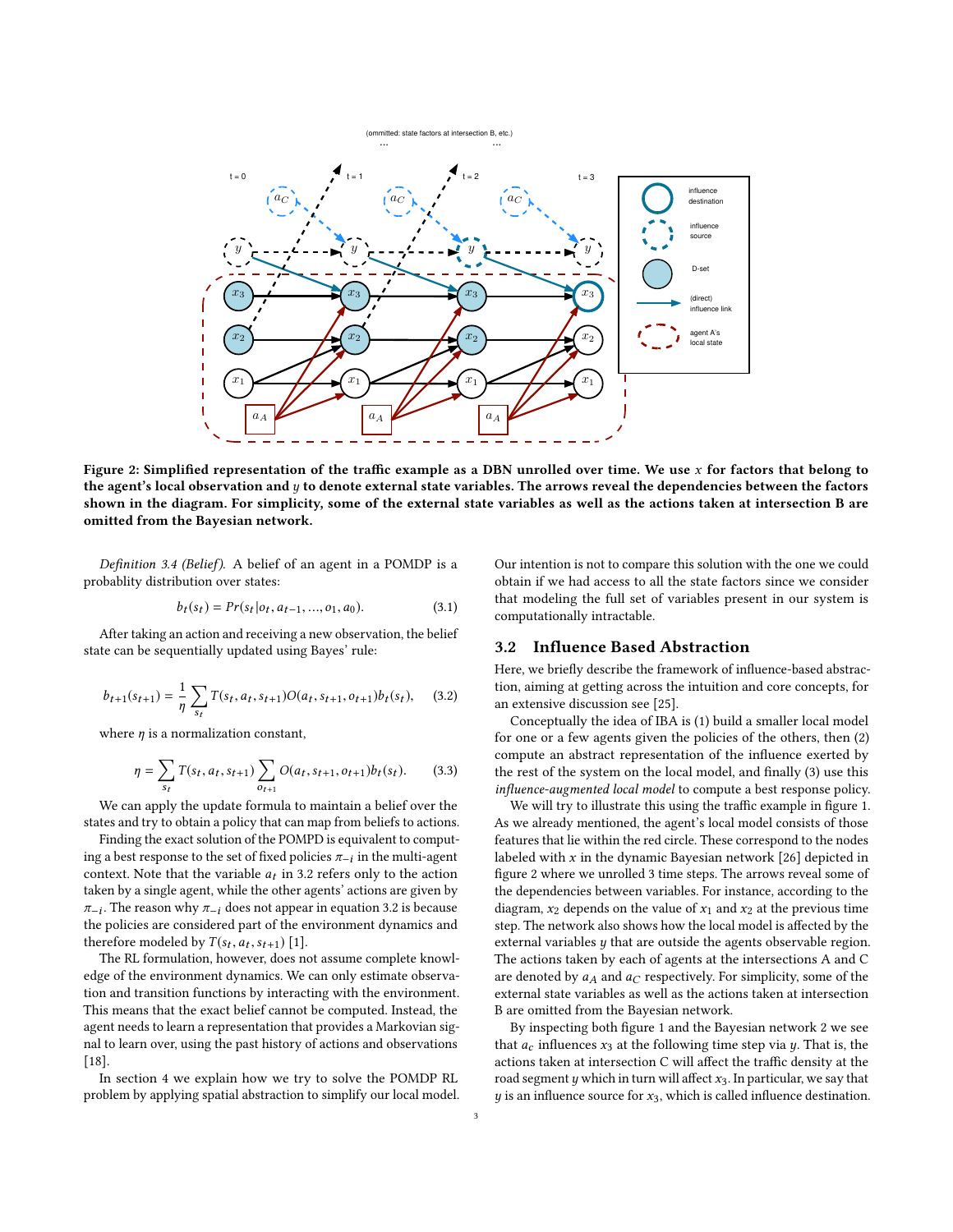<span id="page-3-0"></span>

Figure 3: InfluenceNet architecture. The input image is first processed by a CNN, which finds a compact representation of the local observations. The whole encoded image is fed into a FFNN while the RNN receives only small regions, the d-patches, combines them with its internal state and outputs the influence prediction. Finally the output of the FFNN is concatenated with the influence prediction and passed through two separate linear layers which compute values and action probabilities.

To compute a best response policy, we need to estimate future states of our global system. If we want to predict the probability over the possible values of  $x_1$  at the next time step it is enough to know its current value and the action taken. However, estimating future values of  $x_3$  turns out to be much more complicated because it depends on external variables. Hence,  $x_3$  does not follow the Markov property since it does not only depend on the present observation. Yet, if we consider the policies of the agents at intersections B and C to be fixed, we can treat them as part of the environment dynamics, calculate the probability distribution of  $y$ ,  $Pr(y|h)$ , based on our local history  $h$ , and use it to predict  $x_3$ .

Moreover, we can exploit the spatial properties of our traffic network and ignore certain nodes that are conditionally independent from  $y$ . We define the d-separating set  $d$  as the smallest subset of variables in our local history that we need to condition on to compute the probability of the influence sources. In other words, the d-separating set is the group of variables that d-separates ([\[4\]](#page-7-28), chap. 8) the influence sources from the rest of the local region. Adding any other local variables to the d-separating set would not bring any extra evidence,  $Pr(y|h) = Pr(y|d)$ . The blue circles in the Bayesian network correspond to the nodes that form the d-separating set in the traffic example.

The upshot of IBA is that one can replace the spatial dependence of the local region on the non-local part by a time dependence on the d-separating set and create models without any loss in value. Unfortunately, this history dependence leads to large computational costs when approached exactly. In this paper, we investigate if it is possible to adapt this perspective to function approximation and exploit it in the context of deep RL.

# 4 INFLUENCE-BASED ABSTRACTION IN DEEP RL

One of the advantages of using neural networks as function approximators is that we can directly work on a high dimensional sensory input without having to extract more descriptive features. For instance, in our traffic scenario, rather than using state variables, we can use images [\[23,](#page-7-29) [27\]](#page-7-30) centered around intersection A to capture the traffic density. This implies that we need to redesign the influence model so we can safely apply spatial abstraction. In this section, we first explain conceptually how the ideas of IBA can

be translated into an inductive bias for deep RL, then we give some details on the resulting 'InfluenceNet'.

## 4.1 Influence-based Inductive Bias

As previously mentioned, by abstracting away those parts of the system that have a weaker impact on the local region we care about, we converted our problem into that of a POMDP [\[2\]](#page-7-31). Some of the state variables are no longer Markovian when using only local information to control our system, which makes the usual RL methods inappropriate.

We could still train an agent to control the system by only using our most recent observation, but this might lead to making suboptimal decisions due to the fact that we lack some information about the past history. If we want to make good action choices in this new setting, it is essential that we treat the problem as a POMDP, and keep track of the past actions and observations. The obvious way to do so would be to store a finite history of experiences and feed these to the network. However, we could soon run into computational issues if the observation space is too big or the history is too long. Instead, we could train an RNN to maintain and update a context of what has occurred up to the current timestep [\[11,](#page-7-17) [35\]](#page-7-18)

Training an RNN on memorizing information about a high dimensional input space, like an image, is particularly expensive. Especially if the information needs to be retained for a long period of time. Ideally, we would like our model to focus on remembering only the essential pieces. The theory of IBA demonstrates that in order to capture the non-Markovian dependencies introduced by the abstraction of the global system, it suffices to condition on the history of a subset of local variables as long as that subset d-separates the influence sources from the remainder of the local problem. In our case, since the input to our network is an image, explicitly identifying an exact d-separating set and computing the influences is cumbersome. Instead, we make use of the spatial structure of the system to introduce an inductive bias in the model of our policy. That is, we define 'd-patches', which are small regions in the input space, and feed these into recurrent layers. As such, we effectively discriminate the local state variables between those that we need to remember about and those that we can treat as Markovian.

Going back to the traffic example, we could assume the dynamics inside the intersection to be Markovian and process them directly by a feedforward neural network (FNN). However, if we want to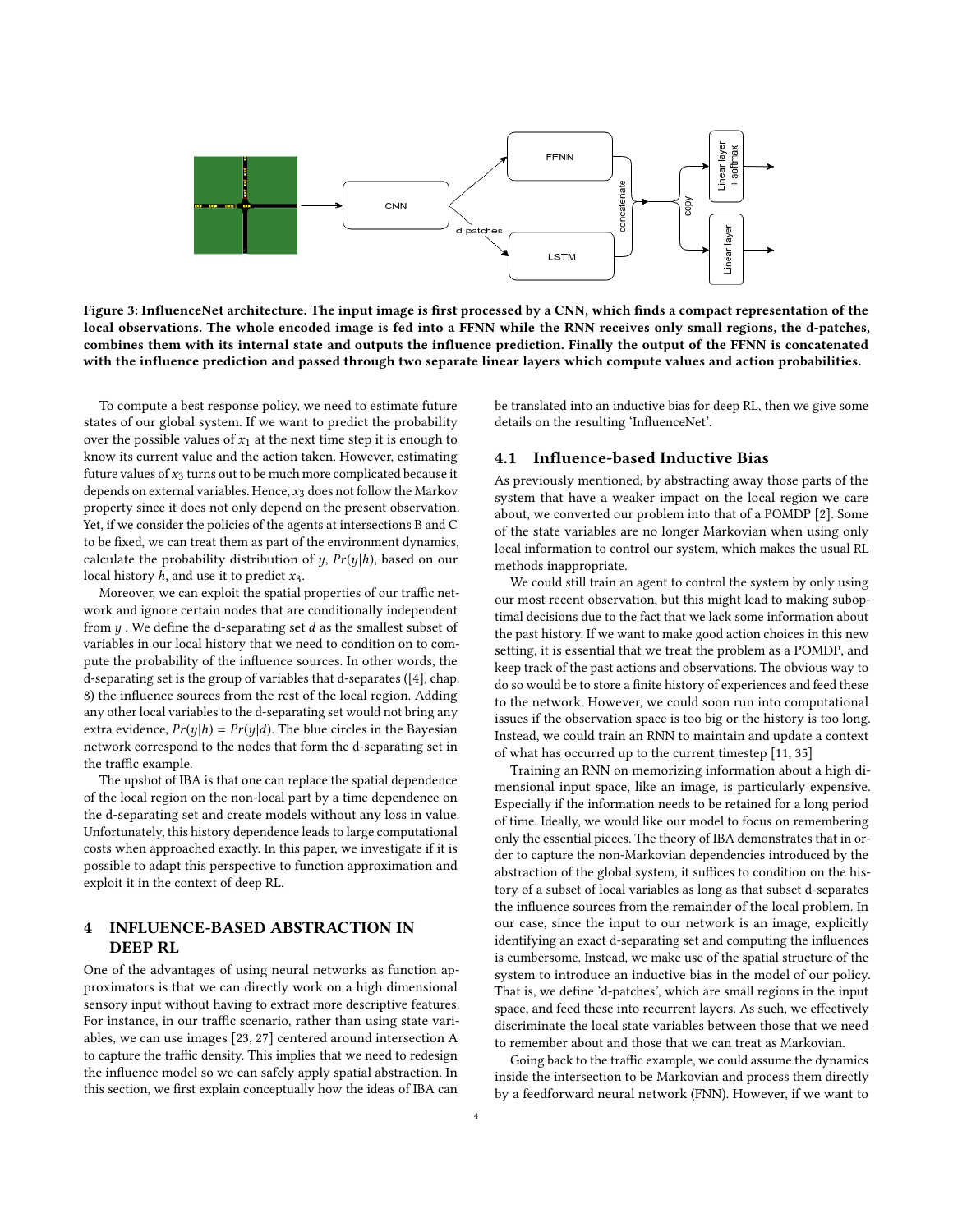be able to predict the aforementioned incoming influences, it is important to place d-patches at the two road segments that connect A with B and C so that our RNN can maintain an internal context of what happens there.

### 4.2 InfluenceNet

In this section we describe the specific structure of the neural network that we employ for both policy and value function. We call the network InfluenceNet because it ties up well with the concept of IBA, where a small set of variables in our local history is used to determine how the system will react to our previous decisions.

The InfluenceNet architecture is depicted in figure [3.](#page-3-0) The input image is first processed by a convolutional neural network (CNN), which finds a compact representation of the local observations. The whole encoded image is fed into a FNN while the RNN receives only small preselected regions, the d-patches, combines them with its internal state and outputs the influence prediction. Finally the output of the FNN is concatenated with the influence prediction and passed through two separate linear layers which compute values and action probabilities.

As shown in the diagram, both RNN and FNN share the same CNN. Hence, instead of making the split between Markovian and non-Markovian variables on the input image and training two separate networks, we extract the d-patches after the image has been processed by the CNN, which significantly reduces the total number of parameters in our network. This algorithmic choice allows us to make better use of the information since the convolutional filters that are connected to the RNN are trained on a full image rather than on a small patch. Thus, more data is being used in every update to optimize the convolutional filters. This is only possible because the output of the CNN maintains the same spatial configuration as the input image.

Although the network architecture also suits any value based or policy gradient method, in our experiments we combine it with Proximal Policy Optimization (PPO) [\[28\]](#page-7-32).

# 5 EXPERIMENTS

The InfluenceNet model was tested on two different environments: a traffic control task, where we made obvious the effect of incoming influences, and a modified version of the popular Atari Breakout video game that we call Myopic Breakout. Both environments are designed to be partially observable so that the agent can only master the tasks if it keeps track of previous actions and observations.

We compare the performance of memoryless policies and recurrent models to show that an agent can only reach a bounded level of performance when using only the most recent information. Furthermore, we also test whether the influence model, where the RNN receives only selected regions of the encoded image, improves over a regular RNN model <sup>[1](#page-4-0)</sup>.

#### 5.1 Traffic Control

In this environment, the agent must optimize the traffic flow at the intersection in Figure [4.](#page-4-1) We restrict the observation space to the non-shaded area shown in the image. The agent can take two different actions, either switching the traffic light on the top to

<span id="page-4-1"></span>

Figure 4: Traffic control environment. The observable region corresponds to the non-shaded box centered at the intersection. The d-patches are the grey areas at the left and bottom parts of the local region.

<span id="page-4-2"></span>

Figure 5: Myopic Breakout environment. The obscured region is invisible to the agent. The grey stripe represents dpatch that is fed into the RNN.

green, which automatically turns the other to red, or vice versa. There is a 6 seconds delay between the moment an action is taken and the time the lights actually switch. During this period the green light turns yellow and no cars are allowed to cross the road. In every episode, a total of 6 cars start either at the top right or bottom left corner. The episode ends when all 6 cars have completed 4 loops.

The local reward function is defined as follows:

$$
r_t = \sum_{i=1}^{N} w_i,
$$
\n(5.4)

where  $N$  is the total number of vehicles in the local region and  $w_i$ is a penalty for the i-th car if it is not moving.

We built the environment using SUMO (Simulator of Urban Mobility) [\[17\]](#page-7-20). The traffic network was designed so that the agent's local observations are clearly non-Markovian. Cars leaving the observable region from the right-hand side will appear again after some time at the top part. Hence, the agent is forced to memorize that information in order to be able to make the right decisions. Knowing this, we place the d-patches at the end of the outgoing

<span id="page-4-0"></span><sup>1</sup>Videos showing the results of our experiments can be found at<https://bit.ly/2UmKsY7>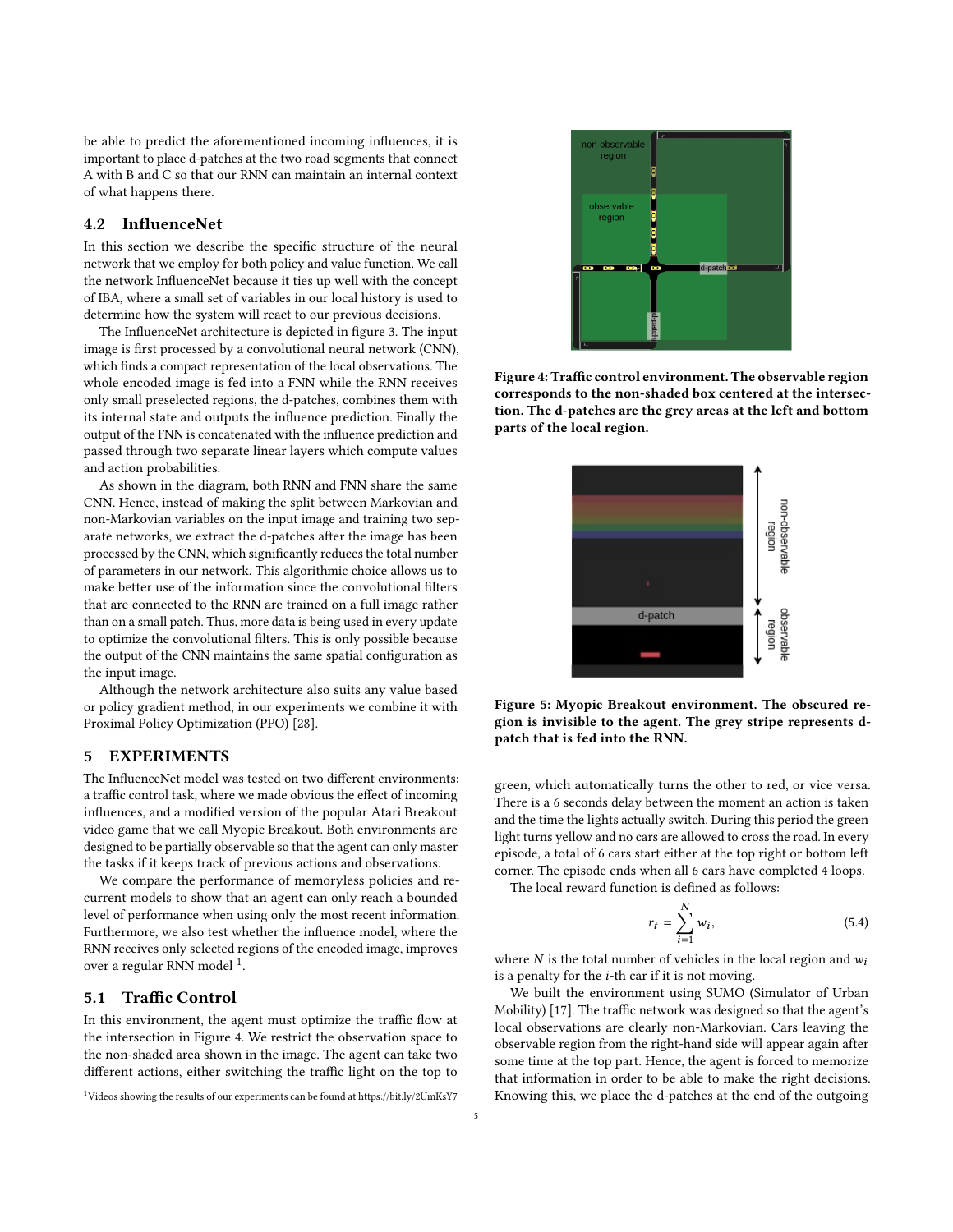<span id="page-5-0"></span>

Figure 6: Traffic control. Mean cumulative episodic reward at every 10K time steps. The curves are the average of 5 runs. Shaded areas indicate the one standard deviation of the mean.

road segments and treat the rest of the hidden features in the local observation as Markovian, see grey boxes in Figure [4.](#page-4-1)

# 5.2 Myopic Breakout

We want to show that an agent with limited vision can learn the global dynamics of a given system and be able to anticipate the long term effect of its own actions by only keeping track of the history of a subset of variables. To that end, we created Myopic Breakout using OpenAI Gym [\[5\]](#page-7-33). In this version of the Atari video game the agent only receives as input a small region at the bottom of the screen, Figure [5.](#page-4-2)

The intuition is that, because the dynamics of the scenario are relatively stationary, the agent should be able to make a reasonable prediction about where the ball will hit next according to the direction and speed at which it left the local region. Therefore, we place the d-patch at the top part of the observable region (grey stripe Figure [5\)](#page-4-2).

## 5.3 Experimental setup

The InfluenceNet model (PPO+InfluenceNet) was tested against two other different network configurations: a model with no memory (PPO+FNN) and a full recurrent model (PPO+RNN) where the RNN is fed with the whole output of the CNN. Note that all three models have only access to the small observable region shown in Figures [4](#page-4-1) and [5.](#page-4-2) We ran our experiments 5 times with different random seeds and using the hyperparameters given in the appendix. We used the cumulative reward obtained in every episode as performance measure. In each run the values are averaged every 10K and 100K steps for Traffic Control and Myopic Breakout respectively. For more details about hyperparameter tuning see the appendix.

#### 5.4 Results

The results of running PPO using the three different network configurations, PPO+FNN, PPO+RNN and PPO+InfluenceNet on the

<span id="page-5-1"></span>

Figure 7: Myopic Breakout. Mean cumulative episodic reward at every 100K time steps. The curves are the average of 5 runs. Shaded areas indicate the one standard deviation of the mean.

traffic control task and the Myopic Breakout environment are depicted in Figures [6](#page-5-0) and [7](#page-5-1) respectively. The curves show the mean cumulative reward averaged over 5 runs with different random seeds.

In the traffic control task, the size of the observable region and the time delay between actions and traffic light responses were chosen so that if an agent tries to switch the light at the exact time when a car enters the local region, the car will have to stop for a few seconds before continuing. This enforces the recurrent models to remember the location and the time at which cars left the intersection and limits the performance of agents with no memory, see Figure [6.](#page-5-0) Agents need to anticipate to cars appearing at the incoming lanes and switch the lights in time for the cars to continue without stopping. Although the InfluenceNet model takes more steps to converge to the optimal policy, we obtained speedups of around 1.5 with respect to the full RNN model when comparing wall-clock times.

On the other hand, agents trained using InfluenceNet on Myopic Breakout are able to outperform both the full recurrent model and the feedforward model. By feeding only small d-patches, we reduce the number of parameters in the RNN and ease the task of the recurrent cells. We hypothesize that the InfluenceNet agent is able to predict the location at which the ball will appear based on the direction and speed at which it left the observable region  $2$ .

#### 6 DISCUSSION

Although we believe the results obtained are very promising, for the sake of transparency, we would like to mention that before reaching the reported levels of performance we had to test different sizes and configurations for the observable region and the d-patches. Besides, in the traffic control task, the reward function used in [\[23\]](#page-7-29) had to be modified to facilitate the learning task to the RNN. The travel delay penalty, which is the ratio between a car's speed and

<span id="page-5-2"></span> $^2$ Videos showing the results of our experiments can be found at<https://bit.ly/2UmKsY7>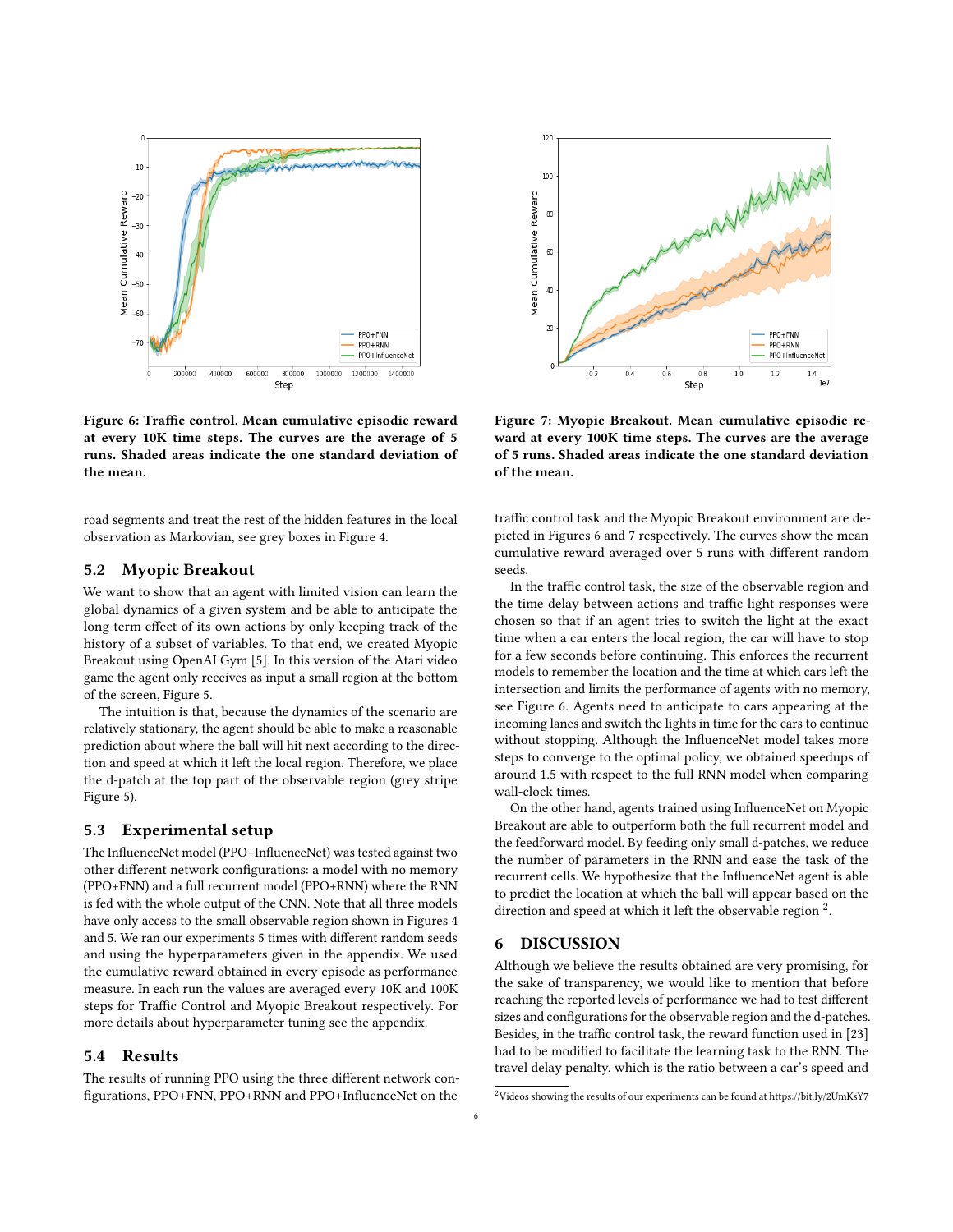the maximum allowed speed, induced a noisy reward signal and made it difficult for both the full RNN and the InfluenceNet model to associate the event of cars entering or leaving the local region with future penalties.

On the other hand, we are also aware that pinpointing the exact regions that are fed to the RNN is not always an option since it requires some amount of prior domain knowledge. Besides, in some situations the d-patches might differ from one state to another.

# 7 CONCLUSION AND FUTURE WORK

In this paper, we investigated if the concept of IBA can be effectively translated into the context of deep RL. In particular, we focused on problems where the agent can only observe a local region of a larger system and tested whether, by keeping track of only a small fraction of the information available, we could estimate the influence that the non-local system exerts on the agent's local neighborhood.

The experiments reveal that agents equipped with internal memory can anticipate the response of the system to earlier actions and react accordingly. We showed that, by making the split between Markovian and non-Markovian regions in the local observation, we were able to simplify the neural network architecture and considerably reduce training times. Moreover, the InfluenceNet structure seems to facilitate the learning process and obtains better performance than a regular RNN model on one of the two tasks.

In future work, we would like to study the actual benefits of our approach when applied to more general scenarios. We believe that the influence framework will enable important simplifications in large systems so that we can solve complex problems with reasonable computing power.

Our intention is also to investigate how to make the agent learn what information is important to memorize at each particular state. In this way, the agent would be able to automatically select the d-patches so that they do not need to be specified beforehand. A similar idea was explored in [\[30\]](#page-7-34) using attention mechanisms [\[32,](#page-7-35) [38\]](#page-7-36)

# 8 ACKNOWLEDGMENTS

This research made use of a GPU donated by NVIDIA. This project received funding from the European Research Council (ERC) under the European Union's Horizon 2020 re-

search and innovation programme (grant agreement No. 758824 —INFLUENCE).



#### A HYPERPARAMETERS

The hyperparameters used in the two experiments are provided in tables [1](#page-6-0) and [2.](#page-6-1) We used the same hyperparameter configuration reported by [\[19\]](#page-7-37) as a starting point for all our different models, and hand-tuned those parameters that were added in the InfluenceNet architecture. These are the sequence length, which determines how many steps the RNN is unrolled when computing policy and value losses, and the size and position of the d-patches. If the sequence length is too short, we might lose valuable information about the past history, while longer sequences increase the computational cost. In our traffic example, for instance, we tested different values around the number of timesteps it takes for a car to complete the loop since our expectation was that this should be enough to capture all the history-dependent dynamics. On the other hand, we would like our d-patch to be as small as possible while still allowing the network to estimate the effect of the influence sources. Given our computational constraints, we were only able to run each configuration once. While additional runs would be needed to be more conclusive about what the best configuration is, we still expect to have found reasonable hyperparameter settings.

| Traffic control    |                |                |                |                |                             |                |  |  |  |
|--------------------|----------------|----------------|----------------|----------------|-----------------------------|----------------|--|--|--|
| Observation        | full           |                | local          |                | $d$ -patch $1$              | d-patch 2      |  |  |  |
| box height         | 112            |                | 56             |                | 1                           | 1              |  |  |  |
| box width          | 112            |                | 56             |                | 1                           | 1              |  |  |  |
| box topleft corner | [0,0]          |                | [65, 9]        |                | [4,2]                       | $[2,4]$        |  |  |  |
| frame height       |                |                | 14             |                |                             |                |  |  |  |
| frame width        |                |                | 14             |                |                             |                |  |  |  |
| Algorithm          | PPO            |                | PPO+RNN        |                | PPO+InfluenceNet            |                |  |  |  |
| num frames         | 1              |                | $\mathbf{1}$   |                | $\mathbf{1}$                |                |  |  |  |
| beta               | $1e-2$         |                | $1e-2$         |                | $1e-2$                      |                |  |  |  |
| epsilon            | 0.2            |                | 0.2            |                | 0.2                         |                |  |  |  |
| time horizon       | 128            |                | 128            |                | 128                         |                |  |  |  |
| <b>CNN</b>         | layer 1        | layer 2        | layer 1        | layer 2        | layer 1                     | layer 2        |  |  |  |
| input              | local          |                | local          |                | local                       | ÷,             |  |  |  |
| filters            | 16             | 32             | 16             | 32             | 16                          | 32             |  |  |  |
| kernel_size        | $\overline{4}$ | $\overline{c}$ | $\overline{4}$ | $\overline{2}$ | $\overline{4}$              | $\overline{c}$ |  |  |  |
| strides            | $\overline{c}$ | 1              | $\mathfrak{p}$ | $\mathbf{1}$   | $\mathfrak{D}$              | $\mathbf{1}$   |  |  |  |
| <b>FFNN</b>        | layer 1        |                | None           |                | layer 1                     |                |  |  |  |
| units              | 256            |                |                |                | 128                         |                |  |  |  |
| <b>LSTM</b>        | None           |                | layer 1        |                | layer 1                     |                |  |  |  |
| input              |                |                | local          |                | d-patch $1 \cup d$ -patch 2 |                |  |  |  |
| rec units          |                |                | 256            |                | 128                         |                |  |  |  |
| seq length         |                |                | 128            |                | 128                         |                |  |  |  |

<span id="page-6-0"></span>Table 1: Observation boxes and hyperparameter settings for the traffic control scenario.

<span id="page-6-1"></span>

| Table 2: Observation boxes and hyperparameter settings for |  |
|------------------------------------------------------------|--|
| the myopic breakout scenario.                              |  |

| Myopic breakout    |                |                |                |                |                  |                |  |  |  |  |
|--------------------|----------------|----------------|----------------|----------------|------------------|----------------|--|--|--|--|
| Observation        | full           |                | local          |                | d-patch          |                |  |  |  |  |
| box height         | 84             |                | 25             |                | 7                |                |  |  |  |  |
| box width          | 84             |                | 84             |                | 19               |                |  |  |  |  |
| box topleft corner | [0,0]          |                | $[54,0]$       |                | [0,0]            |                |  |  |  |  |
| frame height       |                |                | 42             |                |                  |                |  |  |  |  |
| frame width        |                |                | 42             |                |                  |                |  |  |  |  |
| Algorithm          | PPO            |                | PPO+RNN        |                | PPO+InfluenceNet |                |  |  |  |  |
| num frames         | $\overline{4}$ |                | 1              |                | $\mathbf{1}$     |                |  |  |  |  |
| beta               | $1e-2$         |                | $1e-2$         |                | $1e-2$           |                |  |  |  |  |
| epsilon            | 0.2            |                | 0.2            |                | 0.2              |                |  |  |  |  |
| time horizon       | 128            |                | 128            |                | 128              |                |  |  |  |  |
| <b>CNN</b>         | layer 1        | layer 2        | layer 1        | layer 2        | layer 1          | layer 2        |  |  |  |  |
| input              | local          | ۰              | local          | ٠              | local            | ٠              |  |  |  |  |
| filters            | 16             | 32             | 16             | 32             | 16               | 32             |  |  |  |  |
| kernel size        | $\overline{4}$ | $\overline{c}$ | $\overline{4}$ | $\overline{c}$ | $\overline{4}$   | $\overline{2}$ |  |  |  |  |
| strides            | $\overline{c}$ | 1              | $\mathfrak{p}$ | 1              | $\overline{c}$   | $\mathbf{1}$   |  |  |  |  |
| <b>FFNN</b>        | layer 1        |                | None           |                | layer 1          |                |  |  |  |  |
| units              | 256            |                | $\overline{a}$ |                | 128              |                |  |  |  |  |
| <b>LSTM</b>        | None           |                | layer 1        |                | layer 1          |                |  |  |  |  |
| input              |                |                | local          |                | d-patch          |                |  |  |  |  |
| rec units          |                |                | 256            |                | 128              |                |  |  |  |  |
| seq length         |                |                | 32             |                | 32               |                |  |  |  |  |